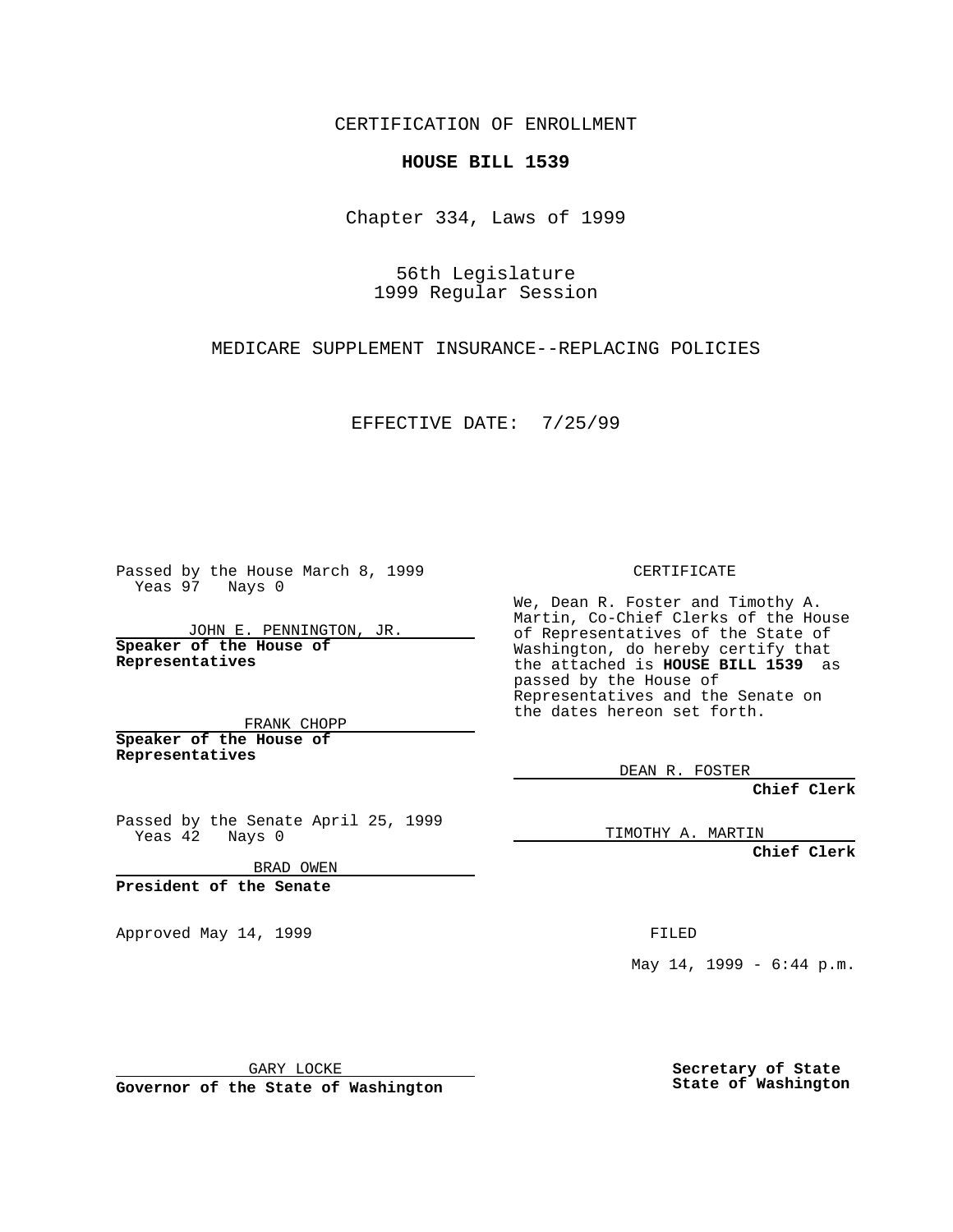## **HOUSE BILL 1539** \_\_\_\_\_\_\_\_\_\_\_\_\_\_\_\_\_\_\_\_\_\_\_\_\_\_\_\_\_\_\_\_\_\_\_\_\_\_\_\_\_\_\_\_\_\_\_

\_\_\_\_\_\_\_\_\_\_\_\_\_\_\_\_\_\_\_\_\_\_\_\_\_\_\_\_\_\_\_\_\_\_\_\_\_\_\_\_\_\_\_\_\_\_\_

Passed Legislature - 1999 Regular Session

**State of Washington 56th Legislature 1999 Regular Session By** Representative Parlette

Read first time 01/28/1999. Referred to Committee on Health Care.

 AN ACT Relating to medicare supplement policies; amending RCW 48.66.045; and declaring an emergency.

BE IT ENACTED BY THE LEGISLATURE OF THE STATE OF WASHINGTON:

 **Sec. 1.** RCW 48.66.045 and 1995 c 85 s 3 are each amended to read as follows:

 Every issuer of a medicare supplement insurance policy or certificate providing coverage to a resident of this state issued on or after January 1, 1996, shall:

 (1) Issue coverage under its standardized benefit plans B, C, D, E, F, and G without evidence of insurability to any resident of this state who is eligible for both medicare hospital and physician services by reason of age or by reason of disability or end-stage renal disease, if the medicare supplement policy replaces another medicare supplement standardized benefit plan policy or certificate B, C, D, E, F, or G, or 15 other more comprehensive coverage than the ((replaced)) replacing policy;

 (2) Issue coverage under its standardized plans A, H, I, and J without evidence of insurability to any resident of this state who is eligible for both medicare hospital and physician services by reason of